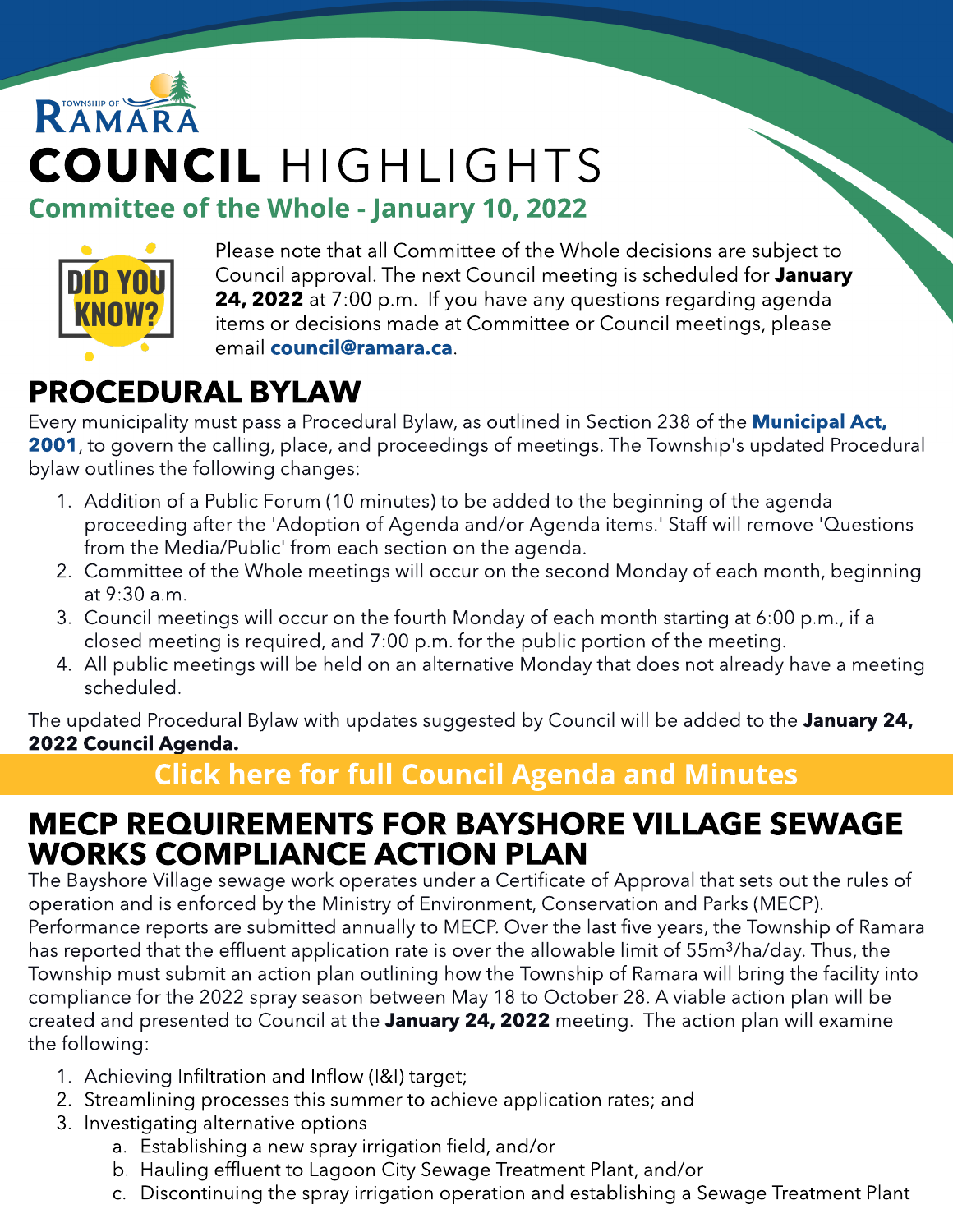# HARRINGTON WATER LINE

In 2021, the Township investigated a private water line that was anticipated to be assumed by the municipality and commissioned to service additional users along Concession Road 3. In the investigation, staff found that the water line did not meet Township standards, was not located in the confirmed easement, and the easement was not conveyed into the Township's name. Therefore, there are three options in bringing the waterline up to municipal standard:

- 1. In depth analysis of existing waterline location and size; or
- 2. Abandon the existing service and install a new watermain; or
- 3. Create a new connection that would abandon the existing private water service and need for easement, and require a new watermain to be installed in the road allowance.

More information on the need for water in the area will be collected by Township staff.

# UPDATE TO BUILDING PERMIT FEES

Committee passed the recommended motion to increase building permit fees to fully recover costs to the municipality and align fees to be similar to other surrounding municipalities. As stipulated in the **[Building](https://www.ontario.ca/laws/statute/92b23) [Code,](https://www.ontario.ca/laws/statute/92b23)** a notice will be published, and a public meeting will be held outlining the proposed changes. Please review the [report](https://ramara.civicweb.net/document/58070/A%20BYLAW%20TO%20AMEND%20BYLAW%202011.21%20BEING%20A%20BYLAW%20RE.pdf?handle=52A8FBD66E5F44C69EE29441ECA9EEC0) that outlines the new fees.

#### COUNTY OF SIMCOE MCR-DRAFT REFINED PROVINCIAL NHS MAPPING

On October 27, 2021, correspondence was received from the County of Simcoe regarding<br>prepared refinements to the Natural Heritage System (NHS) manning. Two areas of conservaproposed refinements to the Natural Heritage System (NHS) mapping. Two areas of concern were raised to be removed from the NHS mapping:

- 1. Property south of Lagoon City, known as the Concord Woods development, and
- 2. Land that abuts the Trent-Severn waterway, bordering Brock Township.

As the property in Lagoon City is within a Settlement Area boundary, it has been removed from the Growth Plan NHS. The property that abuts the Trent-Severn Property has also been removed as it identifies as being a buffer of natural features found in the Greenbelt.

# OFFICIAL PLAN AMENDMENT OPA-1/21 AND ZONING BYLAW AMENDMENT 2-621 FOR 4431 MONCK ROAD

The purpose of the proposed amendments is to recognize the site's development in the form of three (3) single detached residential building lots. A future public meeting will be scheduled and a notice will be sent out to the public on how they can make comments and participate in the meeting.

## ZONING BYLAW AMENDMENT Z-4/21 - 5646 COUNTY ROAD 169 - ACE FUELS

The purpose of the proposed amendments is to rezone the vacant land to be used as a propane bulk storage facility. According to the preliminary site drawing provided, the proposed development will entail:

• 2 - Propane Bulk Storage Tanks (30,000 USWG) - fenced compound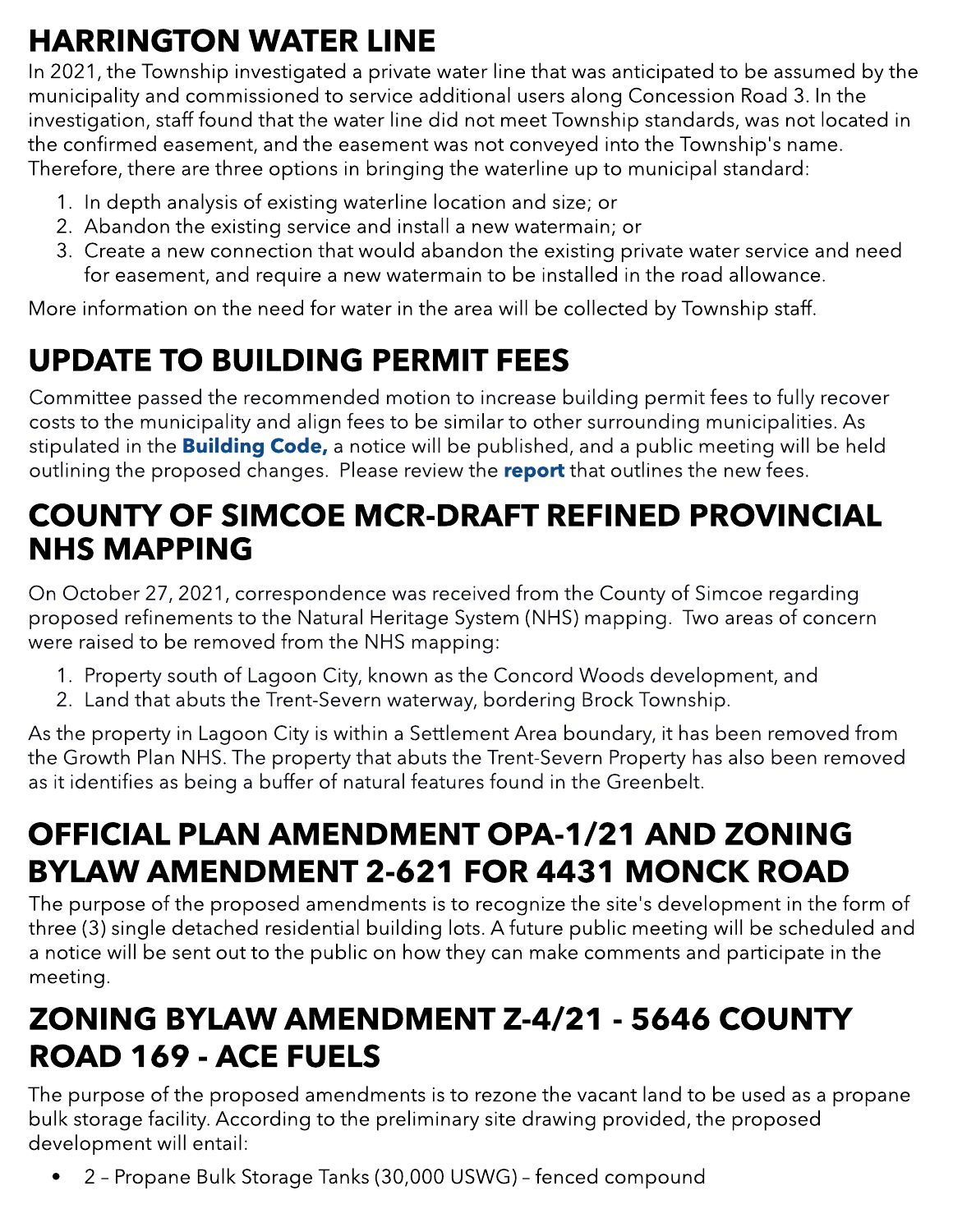- Electrical Storage Shed (1,287 ft2)
- Equipment Storage Shed (4,925.5 ft2)

A future public meeting will be scheduled and a notice will be sent out to the public on how they can make comments and participate in the meeting.

### CONDITIONS TO THE REMOVE HOLDING PROVISION - RAMARA WATERPARK RESORT

The owners of 5781/5819 Rama Road are requesting that the proposed Phase 1A development satisfies Condition #4 (Appearance) of the Holding Provision.

Committee approved to request the owner of 5781/5819 Rama Road to make a deputation regarding the proposed Ramara Waterpark Resort development with the comments made by Council i.e. removal of temporary features.

# RESPONSE ZONE FOR TANKER SHUTTLE SERVICE

The Tanker Shuttle Service Accreditation is a program of the Fire Underwriters Survey that recognizes a fire department's ability to shuttle water by way of tanker trucks to fight fires in areas far from municipal hydrants.

As a result of this accreditation, 69.7% of residents in the Township of Ramara may be eligible to receive a cost reduction in their fire insurance rates from insurers in Canada.

Residents can learn more information at ww[w.ramara.ca/fire](http://www.ramara.ca).

### CONCESSION ROAD 10 RENAMING

Committee approved to support the proposed road names for section one (1) to four (4) of Concession Road 10 and that staff proceed with the circulation requirements and next step. The fifth (5) section of Concession Road 10 will be discussed again at a future Committee or Council meeting. The following will be named as follows:

- 1. Section 1 Orkney Beach Road
- 1. Section 1 Orkney Beach Road<br>2. Section 2 Byers Lane
	- 3. Section 3 Fagan Lane
	- 4. Section 4 Melrose Drive

Learn more about the project at www.ramara.ca/[concession10](http://www.ramara.ca/concession10).

### RAMARA ROAD 47 RECONSTRUCTION - SEPARATED MULTI-USE TRAIL VS A PAVED SHOULDER

The Director of Infrastructure presented trail options to Committee for Ramara Road 47. In option 1, a separated multi-use trail would be constructed to increase safety and create uniformity within the Township. This option would cost 20% more than option 2. In option 2, after consultation with the Ramara Trails Committee, the Township would reconstruct the road to have a 1.0-1.5 metre wide paved shoulder on both sides of the road, allowing bicyclists to travel safely along this road. This option would not have any trail or bicycle lane markings but a standard white line separating the road from the shoulder. Committee approved to go with option 2.